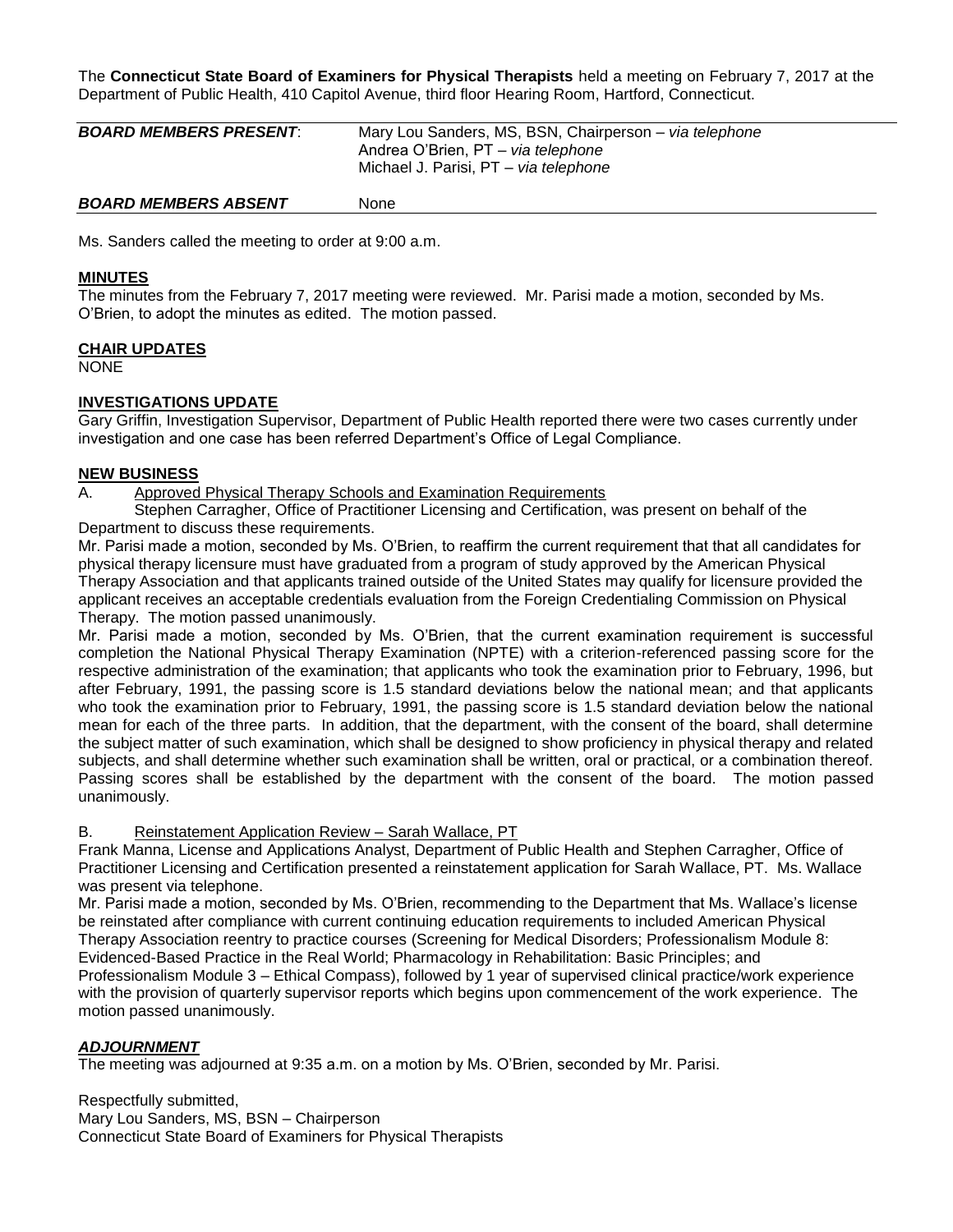The **Connecticut State Board of Examiners for Physical Therapists** held a meeting on May 2, 2017 at the Department of Public Health, 410 Capitol Avenue, third floor Hearing Room, Hartford, Connecticut.

| <b>BOARD MEMBERS PRESENT:</b> | Mary Lou Sanders, MS, BSN, Chairperson - via telephone<br>Andrea O'Brien, PT - via telephone<br>Michael J. Parisi, PT - via telephone |
|-------------------------------|---------------------------------------------------------------------------------------------------------------------------------------|
| <b>BOARD MEMBERS ABSENT</b>   | <b>None</b>                                                                                                                           |

Ms. Sanders called the meeting to order at 9:00 a.m.

## **MINUTES**

The minutes from the February 7, 2017 meeting were reviewed. Mr. Parisi made a motion, seconded by Ms. O'Brien, to adopt the minutes as edited. The motion passed.

## **CHAIR UPDATES**

NONE

#### **INVESTIGATIONS UPDATE**

Gary Griffin, Investigation Supervisor, Department of Public Health reported there were two cases currently under investigation and one case has been referred Department's Office of Legal Compliance.

#### **NEW BUSINESS**

Reinstatement Application Review – Elizabeth Almeida-Sanborn, PT

Frank Manna, License and Applications Analyst, Department of Public Health and Stephen Carragher, Office of Practitioner Licensing and Certification presented a reinstatement application for Elizabeth Almeida-Sanborn, PT. Ms. Sanborn was present via telephone.

Mr. Parisi made a motion, seconded by Ms. O'Brien, recommending to the Department that Ms. Sanborn's license be reinstated after compliance with current continuing education requirements to included American Physical Therapy Association reentry to practice courses [\(Screening for Medical](http://learningcenter.apta.org/student/MyCourse.aspx?id=d42e4774-97ba-4220-b853-9829e2d42e7a&programid=dcca7f06-4cd9-4530-b9d3-4ef7d2717b5d)  [Disorders; Professionalism Module 8: Evidenced-Based Practice in the Real World; Pharmacology in](http://learningcenter.apta.org/student/MyCourse.aspx?id=d42e4774-97ba-4220-b853-9829e2d42e7a&programid=dcca7f06-4cd9-4530-b9d3-4ef7d2717b5d)  [Rehabilitation: Basic Principles;](http://learningcenter.apta.org/student/MyCourse.aspx?id=23541a8b-5c0a-4f58-8f2d-b1914eda4020&programid=dcca7f06-4cd9-4530-b9d3-4ef7d2717b5d) and [Professionalism Module 3 –](http://learningcenter.apta.org/student/MyCourse.aspx?id=f4cbb17a-50fa-4f90-9d4c-d2962953e57f&programid=dcca7f06-4cd9-4530-b9d3-4ef7d2717b5d) Ethical Compass); 6 months of part time (16 hours per week) supervised clinical hands-on practice/work experience by a licensed physical therapist; the provision of work experience plan from her supervisor and the provision of a final report following completion of the supervised work experience. The motion passed unanimously.

## *ADJOURNMENT*

The meeting was adjourned at 9:45 a.m. on a motion by Mr. Parisi, seconded by Ms. O'Brien.

Respectfully submitted, Mary Lou Sanders, MS, BSN – Chairperson Connecticut State Board of Examiners for Physical Therapists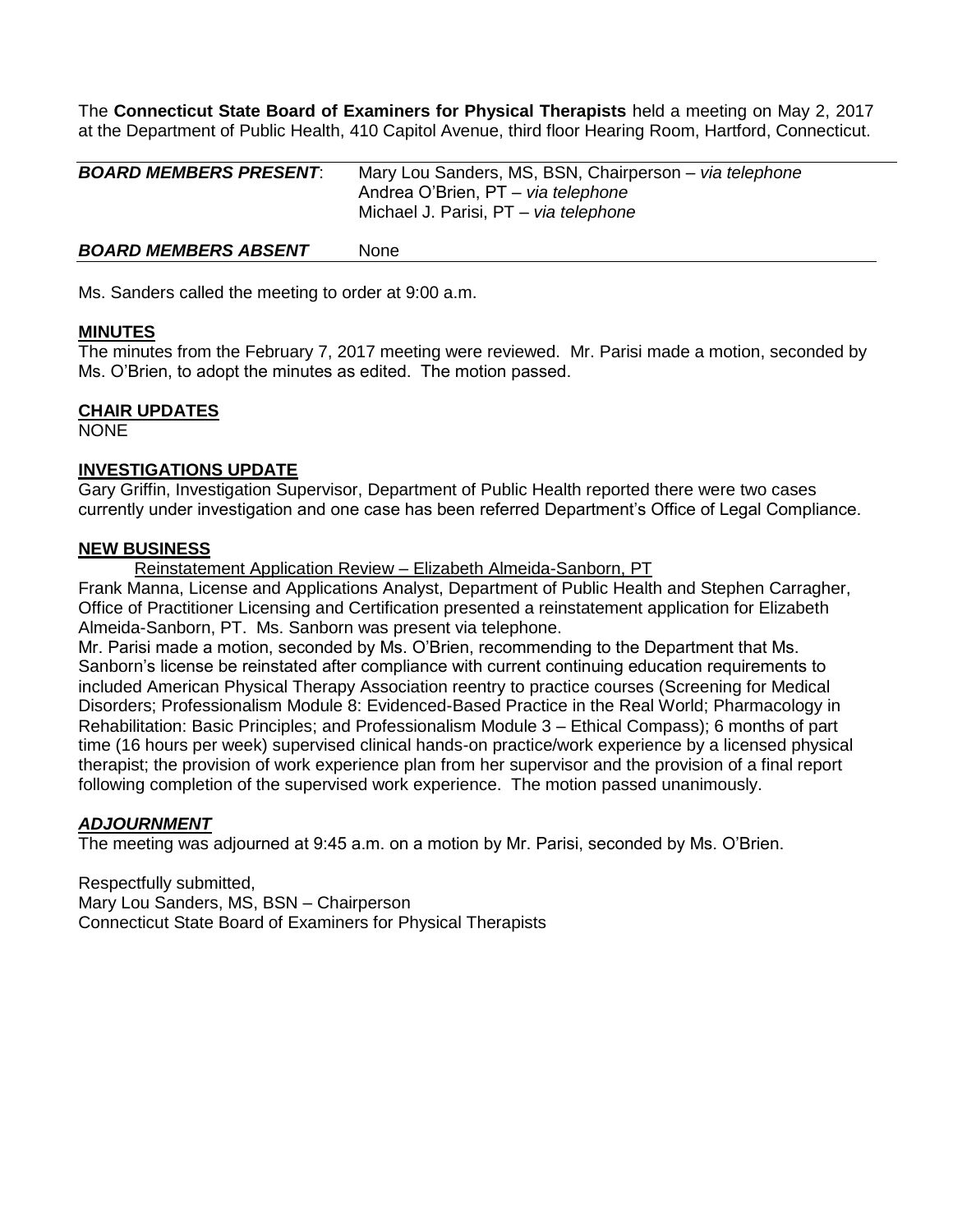The **Connecticut State Board of Examiners for Physical Therapists** held a meeting on September 29, 2017 at the Department of Public Health, 410 Capitol Avenue, third floor Hearing Room, Hartford, Connecticut.

| <b>BOARD MEMBERS PRESENT:</b> | Mary Lou Sanders, MS, BSN, Chairperson<br>Andrea O'Brien, PT<br>Michael J. Parisi, PT |
|-------------------------------|---------------------------------------------------------------------------------------|
| <b>BOARD MEMBERS ABSENT</b>   | <b>None</b>                                                                           |

Ms. Sanders called the meeting to order at 8:50 a.m.

## **MINUTES**

The minutes from the May 2, 2017 meeting were reviewed. Ms. O'Brien made a motion, seconded by Mr. Parisi, to adopt the minutes. The motion passed.

## **CHAIR UPDATES**

Ms. Sanders reported that the Federation of State Boards of Physical Therapy's Board of Directors, having considered the extent of the hurricane damage and the projected period of recovery for Puerto Rico and the U.S. Virgin Islands, has agreed to waive:

- The jurisdiction membership dues for 2018 for both Puerto Rico and the U.S. Virgin Islands; and
- The registration fees to attend the 2017 Annual Meeting and Delegate Assembly for board members and staff from Puerto Rico and the U.S. Virgin Islands.

## **INVESTIGATIONS UPDATE**

Gary Griffin, Investigation Supervisor, Department of Public Health reported there is one case currently under investigation by the Department.

## **Memorandum of Decision**

Olufemi Afuape, PTA - Petition No. 2015-282

The Board reviewed the draft decision in this matter. Mr. Parisi made a motion, seconded by Ms. O'Brien to adopt the decision as written. The motion passed unanimously. Ms. Sanders signed the Order which revokes respondent's license.

## **HEARING**

Gary Beard, PT – Petition No. 2016-1151

The held an administrative hearing in the matter of Gary Beard, PT. Staff Attorney Diane Wilan was present for the Department of Public Health. Respondent was present with Attorney Tom Anderson, and Attorney Kyle Deskus. Hearing Officer Stacy Schulman provided counsel to the Board.

## *ADJOURNMENT*

The hearing concluded and the meeting was adjourned at 1:42 p.m.

Respectfully submitted, Mary Lou Sanders, MS, BSN – Chairperson Connecticut State Board of Examiners for Physical Therapists